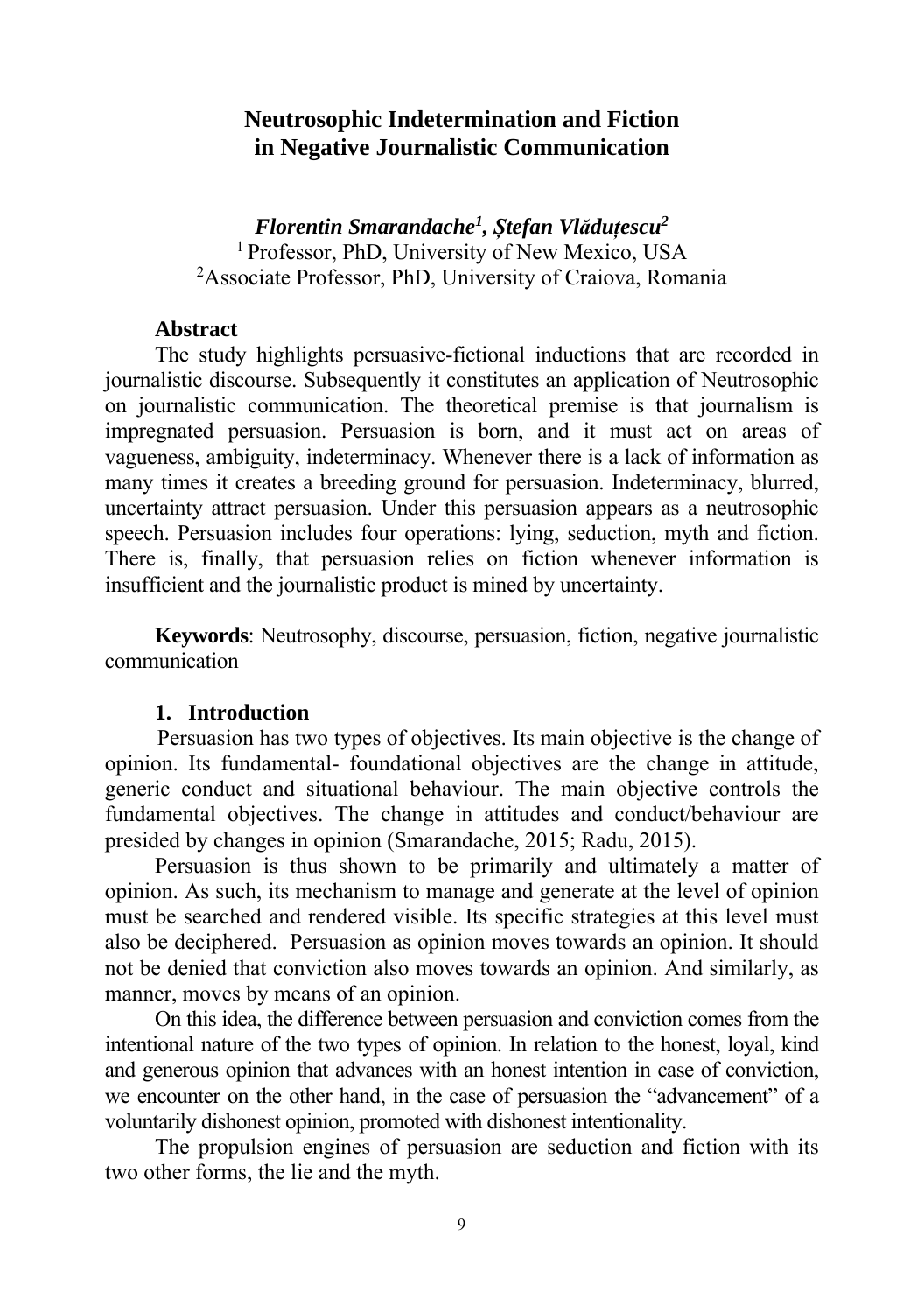An "opinion" is the object of influence, intoxication, propaganda, disinformation or manipulation as main types of persuasion and as main components of the negative journalism. The object of opposable influence is the human being. This can be and is permanently the target of some influence projects of determined meaning. Although not any influence project is approved, the reality is that almost any influence project is admissible. Negative journalism creates its influence project reality by propagating some opinions of persuasive nature.

Negative journalism is a natural manifestation of the society. It is a major wrong what negative journalism does, but it is a developing wrong, a necessary wrong. We can combat this wrong, but we should not make it our impossible ideal to eradicate it.

The wrong that is produced cannot be denied. But us, who blast negative journalism, can we imagine it is sufficient in our world that truth would just appear and shall immediately be recognised?

The truth is difficult to recognise. If it is difficult to recognise, then it shall be firstly recognised by some. We know it is not enough for the truth to survive if it remains in the heart of a few initiates. When those few initiates would perish, the truth would disappear. In order to survive, truth must be propagated. Negative journalism does not have a separate truth. It propagates a truth of appearance. The death of negative journalism would configure the method according to which the truth would die by non-propagation. Negative journalism must therefore be controlled, but not dissolved. In order to control it, it is necessary we thoroughly study it. It is useless to consider we could secure the propagation of values through purism now when the issue is in terms of mass. It would be just as useless to say that we could extirpate negative journalism by a concerted mysticism of overall public honesty.

Negative and positive journalisms are mixed. And when the values appear in various forms is to purify equals to unbalancing the mechanism of managing and propagating the values. It is known that although it is not exactly desired so, the truth may also be promoted through lie, the good is also spread through the wrong, justice also exudes from injustice.

It can be said that, without this being the ideal and preference, a positive journalism is achieved through negative journalism. It is better to repetitively note this before not observing the difference anymore.

## **2. Neutrosophy**

According to J.-A. Barnes, fictions would be "untrue affirmations which do not are not intended to mislead" (Barnes, 1994).

When the imaginary aspects of a story become predominant, the liberation from lie and myth inevitably results in fiction. In this case, the verisimilitude forming the range of persuasion is pushed to the limit. Fiction leads reflection of reality towards the edge of the reflection bringing verisimilitude. Myth and fiction meet in verisimilitude. Both are narrations. They differ however through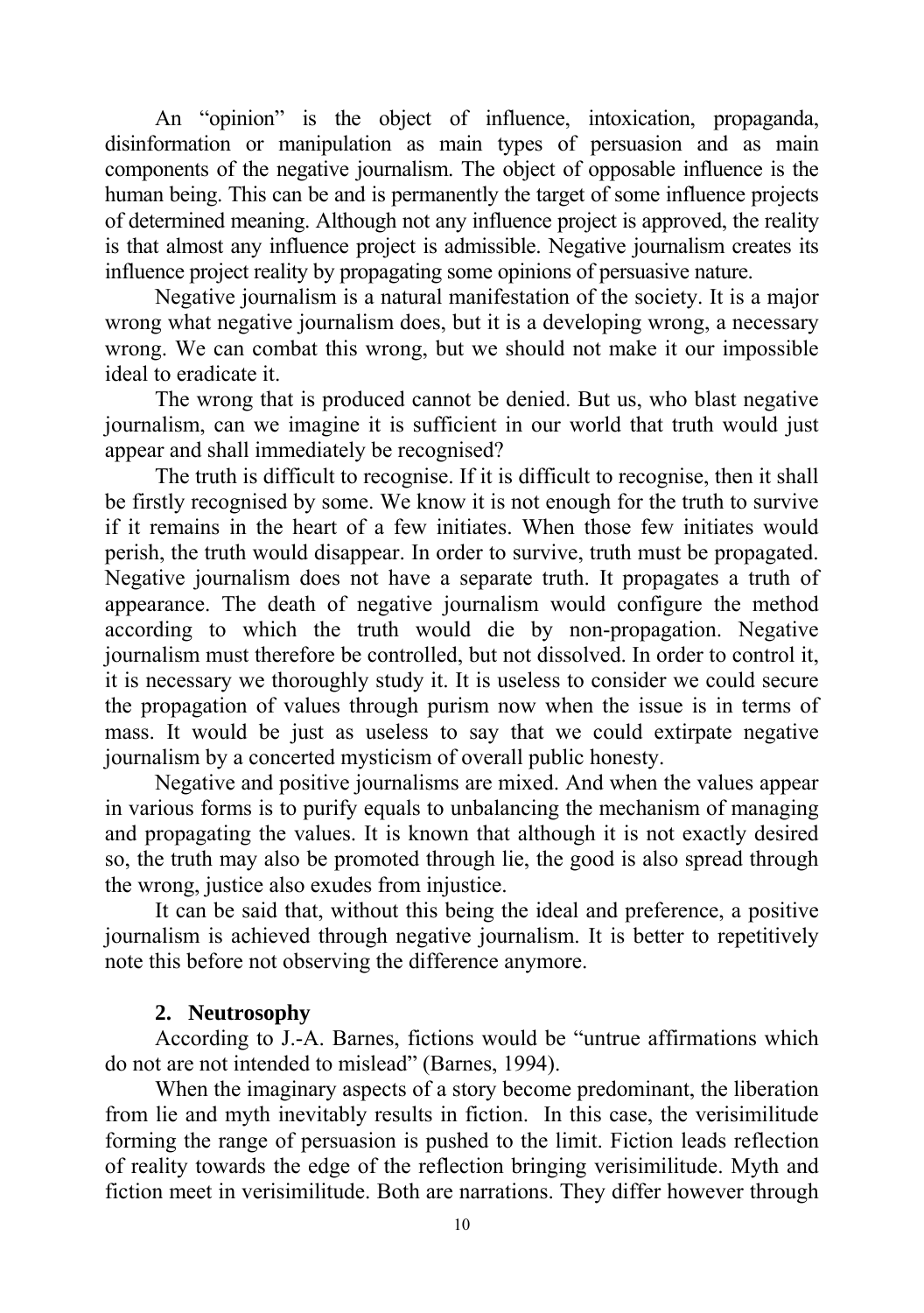the targeted purpose. The myth figures the proto-typicality. Fiction heads towards the particular; it is defined as the "narration the purpose of which is not so much to describe the past, but to affect the present" (Helms R., 1997, p. 10).

The entrance of story into a fiction regime represents an elementary persuasive procedure, a persuasive operation (Stan, 2008; Quffa & Voinea, 2013; Țenescu, 2014; Radu, 2015). In persuasion, a certain immediate effect is sought. By functional operation, a rapid and real effect is aimed. "Fictional" fictiveness starts from the real and returns on the real. In the verisimilitudemaking course, one exists the reality of events and a fictional reality is built.

Even the chronicle of reality, history, sometimes escapes into the fictional. As Hayden White concludes, in "Metahistory" (2014), all history works have a fiction element and all fiction works have a history element. Impregnating the fictional with history is based on that any fictional structure rises from using certain significance-wise materials and with discursive tools made within the reality and, particularly for the thing within the perimeter of reality ( Gross, 2008; Iuhas, 2015; Opran, 2014; Negrea, 2014; Voinea, 2014). The fictional appears thus as a derogation from the historical use of the significance-wise production means. On the other hand, as of the moment when the fictional was formed as a field of semiotic creation, history felt more so threatened by distortion (Sandu, 2012). As "histories", the very basic texts of Christian faith are threatened by fiction. Moreover, according to certain specialists' opinion, they would even be mined by fiction. For example, Randel Helms issues the thesis that "Gospels are widely fiction narrations concerning a historical figure, Jesus of Nazareth, intended to create an increase in understanding his personality" (Helms, 1997, p. 10). Without the evangelists having been "liars", gospels "have no historical content" (Helms, 1997, p. 11), they are works of art, writings of great value of universal culture, narrations generated by particularly influenced literary artists, who put their art in the service of a theological vision. The fictional infiltrates not only into history, but also into theology. If we think that journalism helps to historicise and if we take into account that the fictional may enter in history through journalism, then we see persuasion negativity better.

### **3. Fiction is a substantiated operation of persuasion**

John Hartley argues that "news and fiction are structured in the same way" (Hartley, 1999, p. 125), as some kind of narrations. The thesis of the renowned English communicologist is limited to observing an external constructive similarity (Vilceanu, 2013). Examined more closely, one can notice that within the reporting framework created, fiction does not only have adherence to the journalistic presentation procedure, but also to the production mechanism. There is a structurally narrative appearance of the news that brings journalism close to fiction (O'Brien, 2014). On the other hand, there is however a trend of journalism towards the negativity, manifested through the exercise of the media act, not just in the narrative structures of fiction, but according to the method of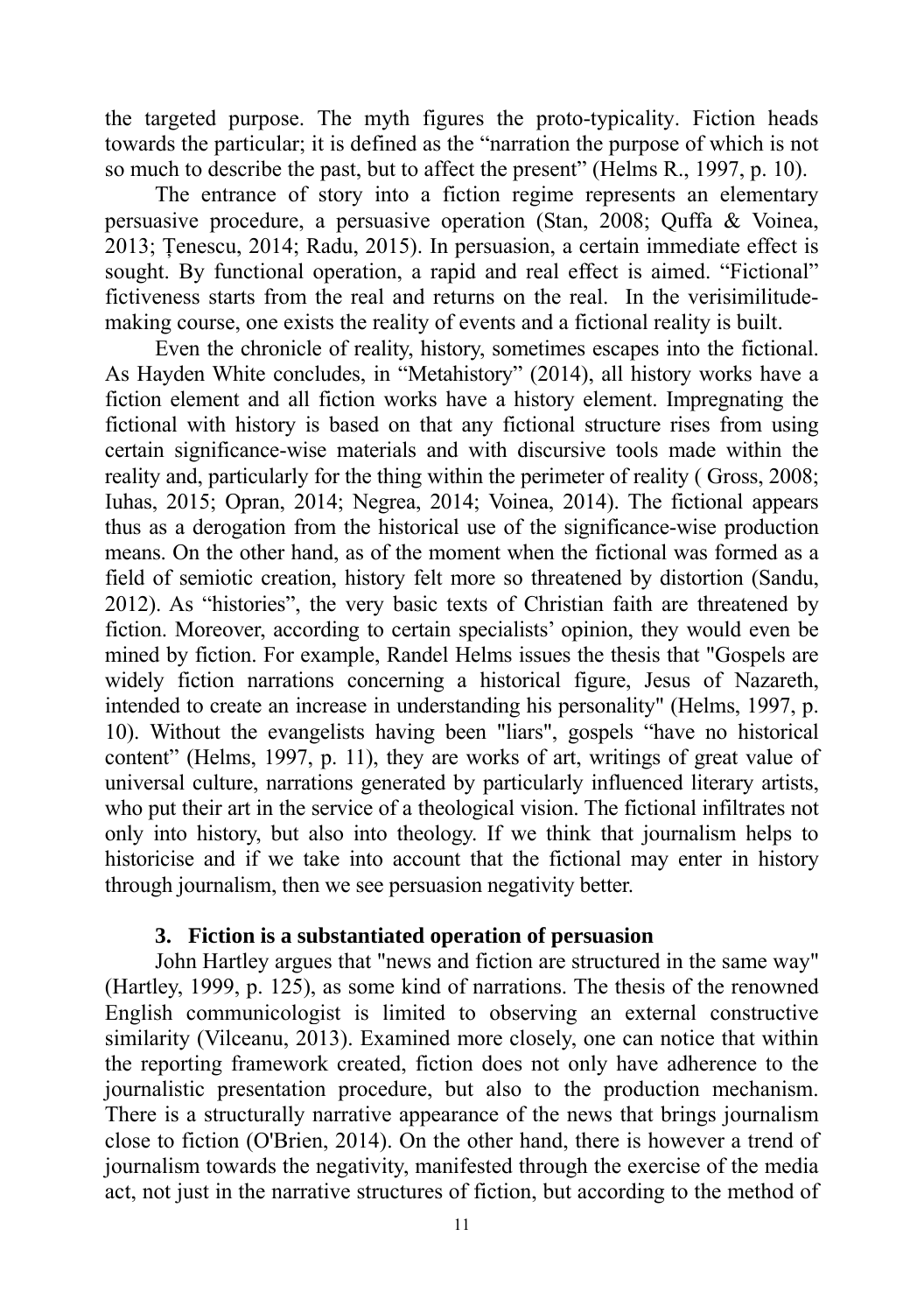fiction. Persuasion ignores, distorts, avoids objectivity, either by fully replacing the reality with fiction, or by mixing the reality with fictional elements.

A natural consequence of the narrative structure of journalistic speech is that some news is perceived as stories, as detective fiction. Within this narrative framework of journalistic speech, it would appear as natural that "characters" are to be polarised as positive and negative. Criminals are always short of luck and the salvation is denied to them, they are required to vanish. What survives is only function. The detective novel and news are mostly focused in relation to one and the same pattern (Busu, 2013; de Figueiredo, 2014). The plot opposes people, characters and values. An axiological opposition of good-evil, normaldeviant, order-anarchy corresponds to the antithetic line policeman-villain. Journalistic speech is negatively individualised by establishing an opposition between "us" and "them": it thus becomes negative by losing the impartiality. To keep the appearances, this principled opposition of persuasion is covered by a delimitation which actually emphasizes the confusion which negativity feeds from. The negative differentiation par excellence is instituted by making a separation between those "they" who initiate the actions and those "they" who are responsible for actions. The responsibilities are removed from initiators, and thus they become innocent. It relies here on a sophism that needs to be defused, on the idea that any initiator is also responsible. A secondary opposition is also created: between present and absent (Kot & Ślusarczyk, 2014).

Concerning the televised speech, John Hartley shows the narrative structure presents four moments: classification (the announcer establishing the topic), focus (focusing on a segment of the topic), performance (establishing a "reality" concerning the topic) and conclusion (closing a sense and thus opening a possibility to continue "in another episode") (Hartley, 1999, pp. 124-126; also Hartley, 2013). These moments of journalistic speech make the similarity to what generically characterises a narrative structure more clear, according to Roland Barthes: "sequences develop in counterpoint; from a functional point of view, the structure of narration is similar to a musical escape: it retains and also impels" (Barthes, 1977, pp. 103-104). Even though journalistic speech is created in a narrative manner, it only becomes negative when the facts are shadowed by the fiction of facts.

### **4. Conclusion**

Negative journalistic communication relies on fiction whenever information is insufficient and the journalistic product is mined by uncertainty. The inferentive fictional construction produced by speech makes the significations be detached especially from what is absent. The reason that what is not selected and presented is intentionally and imputably repressed exists in the subsidiary of sophistic ratiocination. The present is forged under the threat and terror of what is absent. Absence not only seduces the presence, absence fictionalises the presence. Negative speech excessively credits an absence unable to support itself.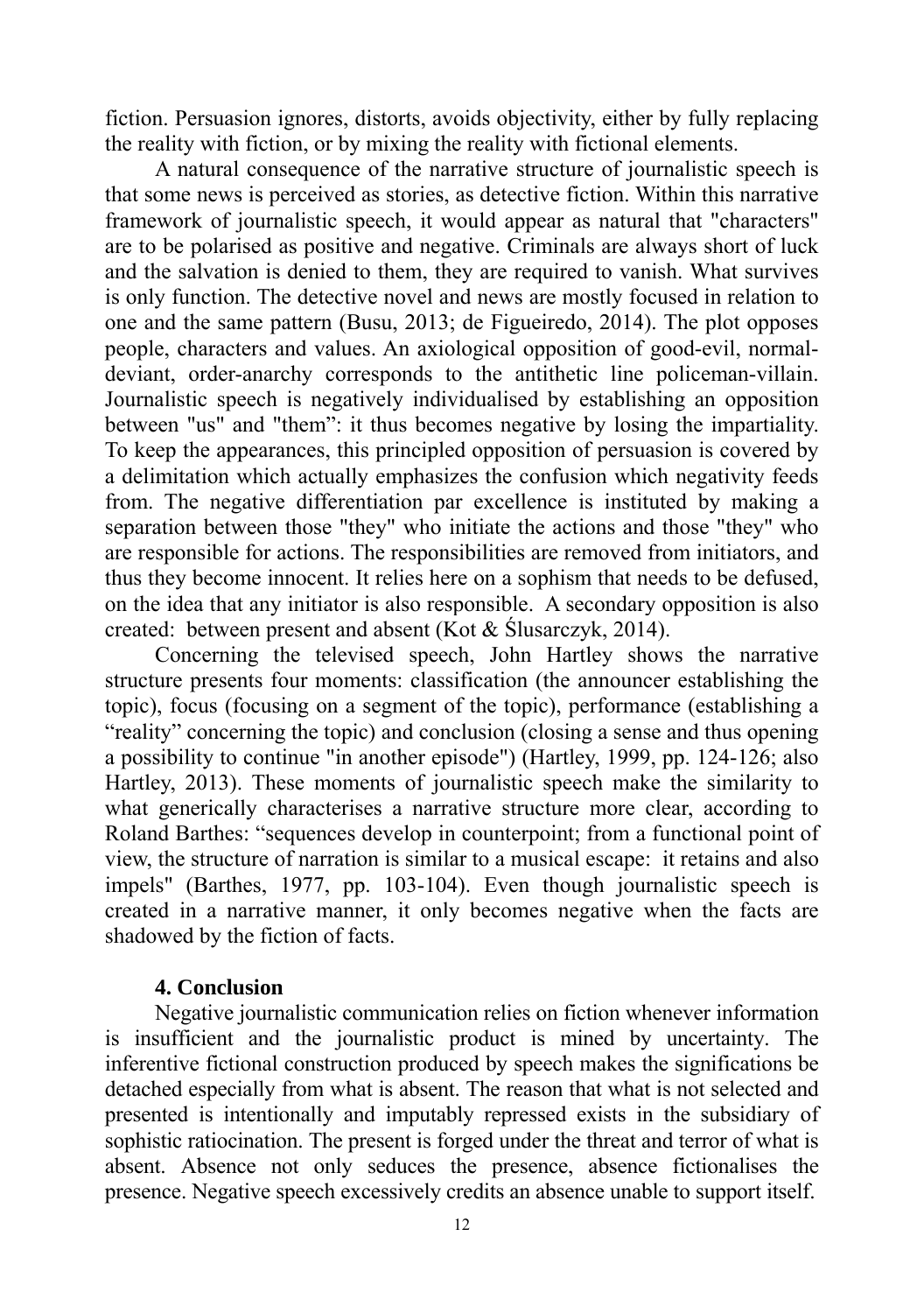#### **References**

- Barnes, J. A. (1994). *A pack of lies: Towards a sociology of lying*. Cambridge University Press.
- Barthes, R. (1977). *Image-Music-Text.* London: Fontana.
- Budică, Ilie, & Dumitru-Traistaru, Aurelia (2015). The Ascending Trend of Environmental Marketing in the Current Austerity/Crisis Period. *Polish Journal of Evironmental Studies*, 24(5).
- Busu, O. V. (2013). Organization's Identity. *European Journal of Business and Social Sciences*, *2*(6), 97-102.
- Călin, R. A., & Evelyne, A. (2014). L'impact de la negligence manifestee au cours de leur formation professionnelle par les etudiants futurs professeurs sur filesysteme educatif: etude comparative Cameroun- Roumanie. *Creativity, Imaginary, Language*.
- Desideri, G. (2015). *Il ruolo dei media occidentali nella rivoluzione romena del 1989*. Università Ca' Foscari Venezia.
- Dinu, D. M., & Strechie, M. (2010). A Brief Diachronic Overview Of The Romanian Lexicography Of Literary Terms. *Cuadernos del Instituto de Historia de la Lengua*, (5), 211-238.
- Gross, P. (2008). Back to the (Uncertain) Future. Politics, Business and the Media in Romania. *Global Media Journal*, *1*(4), 51-68.
- Hartley, J. (1999). *Discursul stirilor.* Polirom, Iasi.
- Hartley, J. (2013). *Understanding news*. Routledge.
- Helms, R. (1997). *Evangheliile între istorie şi ficţiune*. Bucureşti: Editura Scripta.
- Ho, Ka-yan, et al. A skyscraper-city almanac: search for a Hong Kong environmental ethic. *HKU Theses Online (HKUTO)*, 2015.
- Ionescu, A. (2015). 2 Le paradoxe en argumentation. Florentin Smarandache, Bianca Teodorescu, Mirela Teodorescu, 24.
- Iorgulescu, A., & Marcu, M. (2015). The relationship between national culture and organizational culture. *Social Sciences and Education Research Review*, 2(2), 93-98.
- Ładyga, M., & Lovasova, R. The Method of Balancing the Production and Consumption Model in the Case of Indivisible Goods. *Polish Journal of Management Studies*, 11(2), 83-90.
- Monteiro, T. A., Giuliani, A. C., Cavazos-Arroyo, J., & Pizzinatto, N. K., Mezcla del Marketing verde: una perspective teorica.
- Monteiro, T. A., Giuliani, A. C., Cavazos-Arroyo, J., & Pizzinatto, N. K. Mezcla del marketing verde: una perspectiva teórica.
- Niesyto, J., & Lovasova, R. (2015). The EU Funds are a Chance of the Regional Development in Reference to the Sport Infrastructure in Years 2007-2013. *Polish Journal of Management Studies*, 11(1), 100- 112.